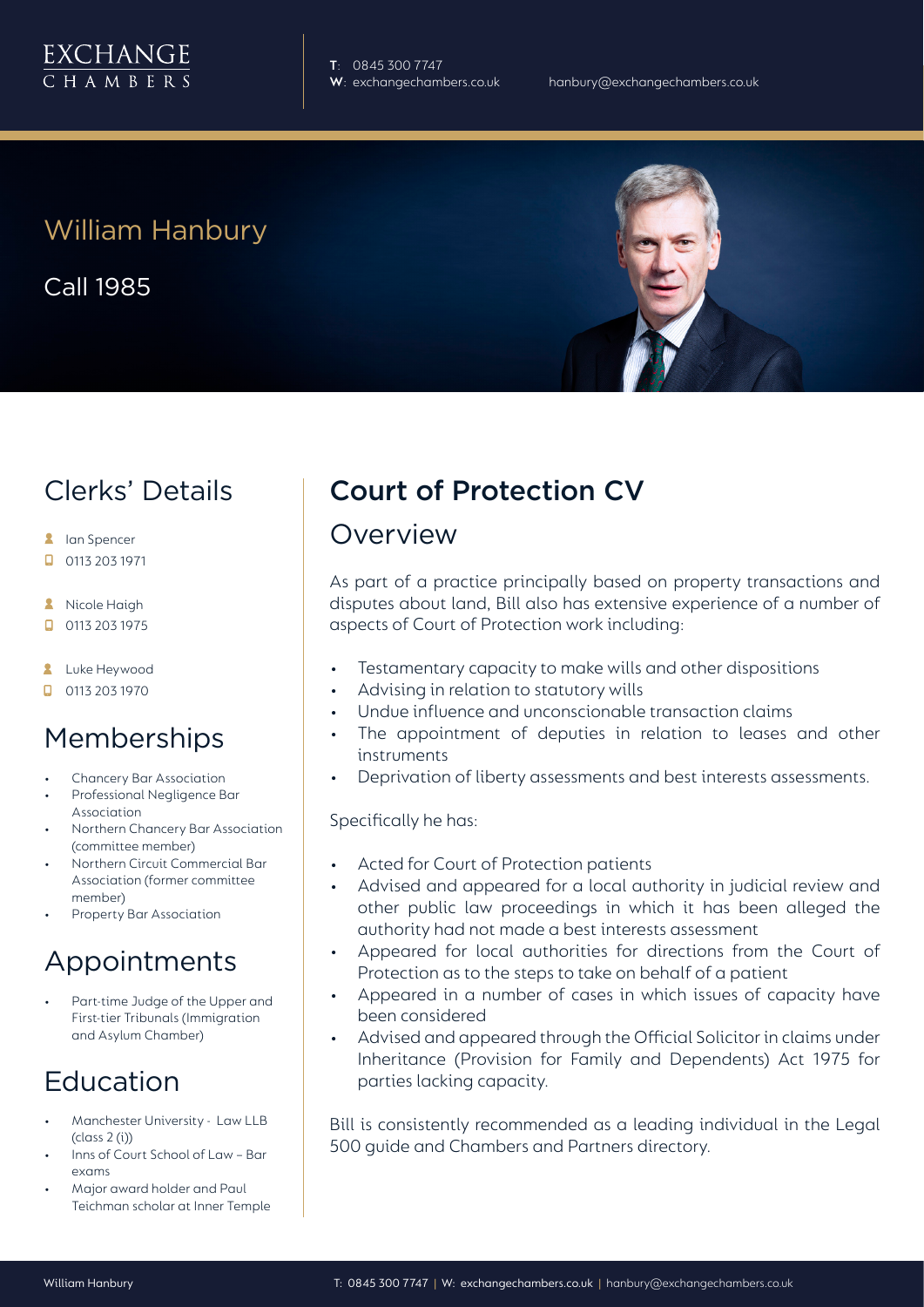

# Recommendations

*A highly regarded junior recognised for the wide scope of his practice and ranked as a leading individual by the Legal 500 and Chambers and Partners guides.* 

"William Hanbury is an experienced barrister who regularly acts for local authorities. He offers a wealth of expertise in ratings and valuation and local government powers matters, and is also well regarded for his handling of property law cases." Strengths: "He provides trustworthy advice."

### **Chambers and Partners, 2022**

"William is very thorough. He is strong on the technical details, and has a calm and measured approach."

**The Legal 500, 2022**

"Bill has a very good knowledge of property law and prepares well. Always gets his point across and provides sound advice."

**The Legal 500, 2021**

"Provides accurate advice and inspires clients' confidence." **The Legal 500, 2020**

"Very attentive." **Chambers and Partners, 2019**

"Self-assured before a judge." **The Legal 500, 2018/19**

"Well respected by the judiciary. Very calm and collected."

"An exceptionally decent opponent."

"Measured and reliable." **Chambers and Partners, 2018**

"He commands respect from judges." **The Legal 500, 2017**

**Recent solicitors' comments include:**

In a recent High Court case, the client said: "A witness asked me to pass on to you his sincere gratitude for your work on this case. We all had reservations before and after the trial, having not faced this type of challenge before, but you managed to convince the District Judge of the merits of our case for which was no mean feat."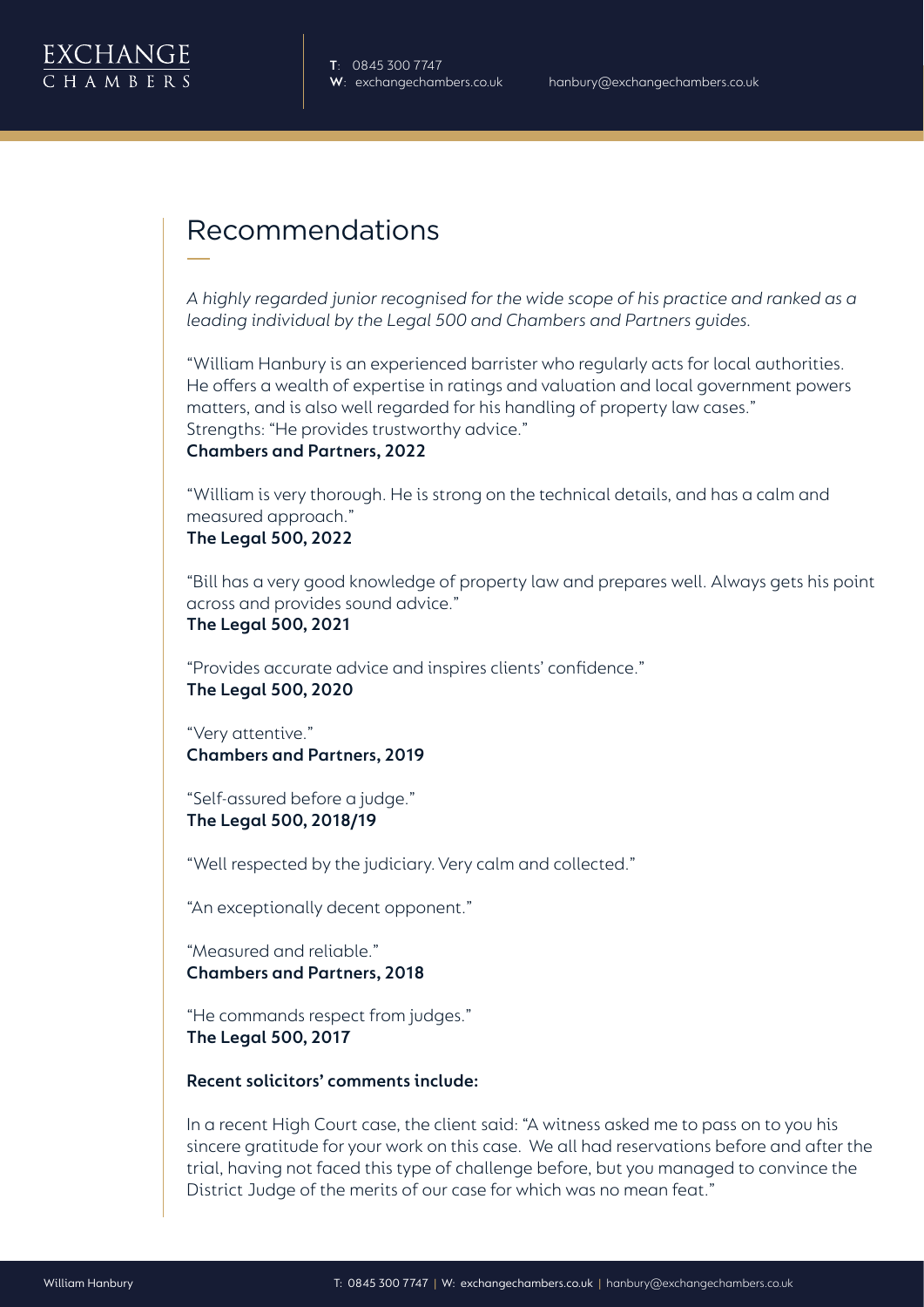"Thanks for your sterling work... – the client is very happy."

"Bill is a class act; over the last 5 years he has consistently delivered a high-quality service..."

"Extremely conscientious and capable practitioner. He has a good grasp of the legal issues and explains himself clearly at all times......"

"A first rate service and I have advised colleagues that they should use your services wherever possible."

"Bill's advice is always clear and concise. He is also very approachable and willing to assist. "

"An accomplished barrister with a thorough grasp of the law."

"Another superbly executed case by yourselves has resulted in the desired outcome."

# Publications and Seminars

He is also the author of:

- "Boundary Disputes A Practical Guide" which is due to be published in its third edition by the Law Society in 2022
- "Defective Premises- Law and Practice" (2009) Sweet and Maxwell

Recent articles have included:

- In October 2021 Bill co-wrote "Dilapidations in challenging times" a two-part series of articles for Estates Gazette with Paul Raeburn FRICS
- "Legal professional privilege in the spotlight again" (29 July 2020) Estates Gazette

He also lectures widely including in 2021:

- Lecturing at the annual Financial Mis-selling Conference on when to plead fraud in financial mis-selling claims by Legal Training in September 2021
- To chambers' annual property seminar on the same topic in June 2021
- Lecturing on the Supreme Court's decision in Hurstwood v Rossendale in May 2021
- Speaking to the Leeds Business and Property Court Forum in their commercial property webinar on the challenges facing commercial landlords in collecting rent in the post-COVID period in May 2021